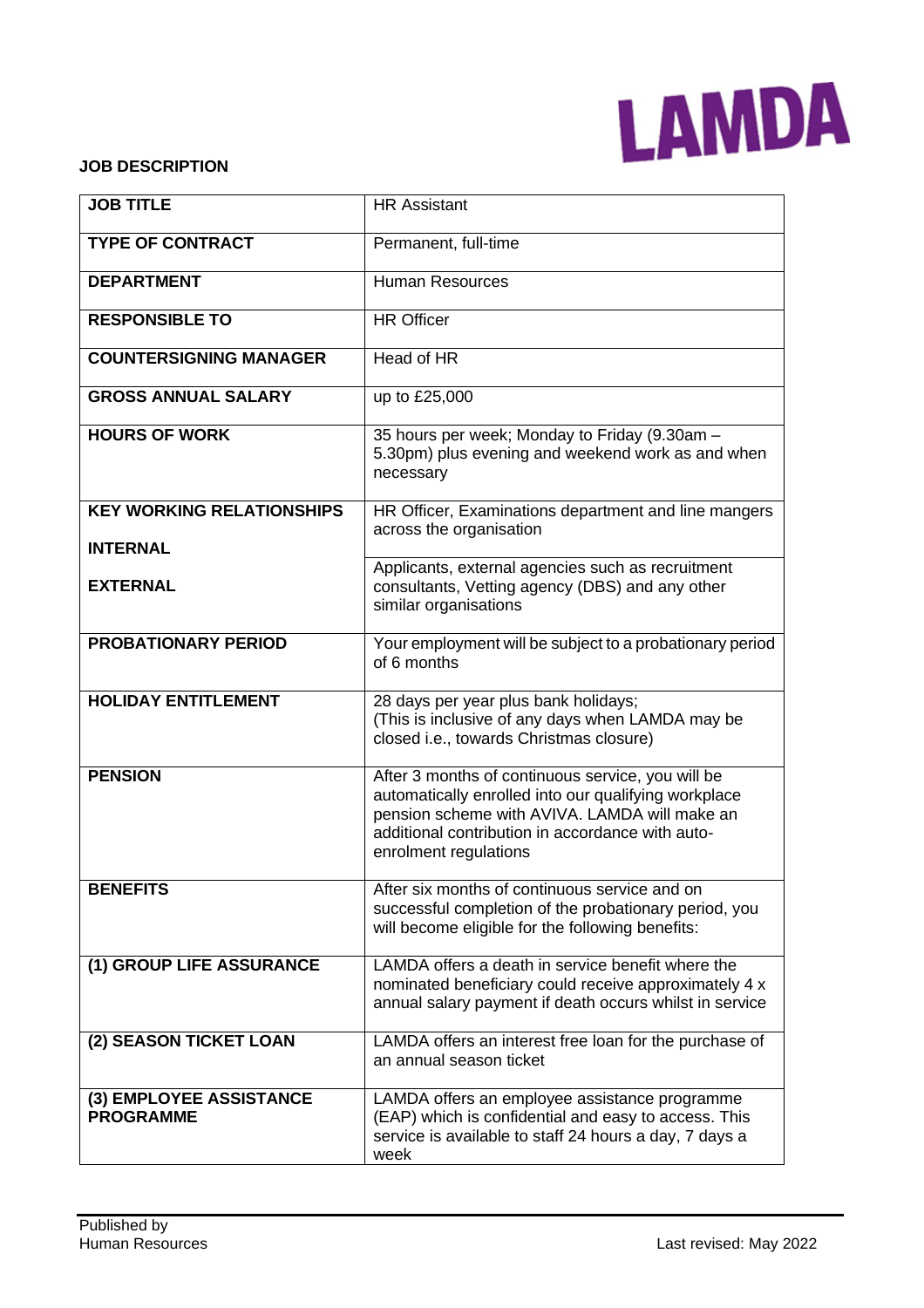## **JOB PURPOSE**

To work as part of the HR team to provide a professional, high quality, timely, customer focused HR recruitment, general administration and transactional service to key stakeholders, job applicants and customers throughout the Academy.

### **DUTIES AND RESPONSIBILITIES**

- To provide high quality HR administrative support across the full spectrum of HR administration, including:
	- o Recruitment Administration
	- o DBS checks
	- $\circ$  Right to live and work in UK documentation checks for New Starters/Re-Joiners
	- o Absence management
	- o Administration support providing letters
	- o Probation administration
	- o Upkeep of electronically stored personnel records
	- $\circ$  Carry out regular HR Audit checks to ensure integrity of data is maintained
	- o Compliance with Data Protection Legislation
- To apply a good working knowledge of HR administrative systems to answer queries and resolve problems from colleagues and external customers.
- To manage the workload allocated by the HR Officer ensuring that all queries are dealt with in a timely, accurate manner, escalating complex problems to the Head of HR as required.
- To make effective and accurate use of the HR system.
- To take ownership of any query and/or issues raised seeing it through to resolution and to take ownership of identifying any system input /administration outputs, taking corrective action for any conflicts in the information that you are processed and ensuring this is corrected in consultation with your line manager.
- To provide excellent customer care at all times.
- To ensure that all written documentation i.e. e-mail, letters, and any other HR paperwork are produced accurately.
- To maintain confidentiality in all matters, adhering to Data Protection legislation at all times.
- To work across the HR department, in response to peaks and troughs of business activity.
- To have an understanding of how equality and diversity applies to the responsibilities of the role and to actively promote equality and diversity in all aspects of the role.
- To generate miscellaneous reports using HR software
- To minute confidential HR meetings as and when required
- Finally, to provide any other administrative support to the HR department as and when required.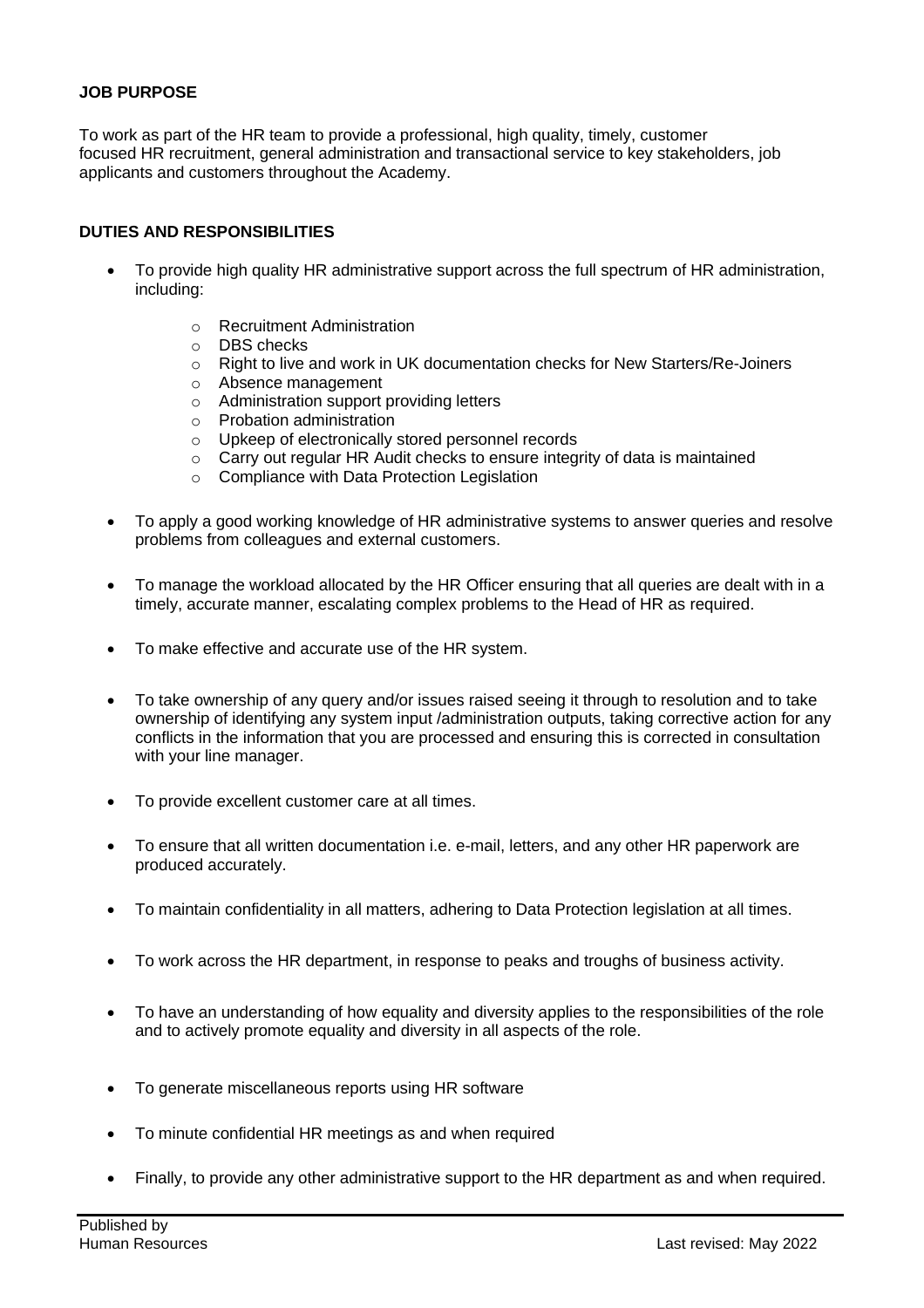# **PERSON SPECIFICATION**

|                           | <b>ESSENTIAL</b>                                                                                                                                                                                                                                                                                                                   | <b>DESIRABLE</b>                                                                                                                              | <b>METHOD OF</b><br><b>ASSESSMENT</b> |
|---------------------------|------------------------------------------------------------------------------------------------------------------------------------------------------------------------------------------------------------------------------------------------------------------------------------------------------------------------------------|-----------------------------------------------------------------------------------------------------------------------------------------------|---------------------------------------|
| <b>SKILLS / ABILITIES</b> | Good organisational and time<br>management skills<br>High attention to detail<br>Good communication skills<br>Ability to work independently<br>without constant supervision<br>Numeracy and literacy skills<br>Able to demonstrate working<br>knowledge of Microsoft Word and<br>Excel and the use of standard<br>office equipment | Successful<br>experience of<br>using a<br>HR/Payroll and/or<br>online<br>recruitment<br>systems                                               | Covering letter /<br>Interview        |
| <b>KNOWLEDGE</b>          |                                                                                                                                                                                                                                                                                                                                    | Awareness of<br>relevant<br>employment<br>legislation as it is<br>An understanding<br>of the principles<br>of Job Evaluation<br>and Equal Pay | Covering letter /<br>Interview        |
| <b>EXPERIENCE</b>         | Successful experience of working<br>in a complex administrative role or<br>within an HR environment                                                                                                                                                                                                                                |                                                                                                                                               | Covering<br>letter/<br>Interview      |
| <b>QUALIFICATIONS</b>     | Relevant NVQ2/GCSE/ or<br>equivalent qualification or<br>experience                                                                                                                                                                                                                                                                |                                                                                                                                               | Certificates<br>(if applicable)       |

*This job description reflects the present requirements of the post and should not be seen as an exhaustive list of responsibilities. Duties and responsibilities may develop and change in consultation with line management.*

*The successful applicant will be required to go through a DBS 'Enhanced Disclosure' check. Expenses will be met by the Academy.*